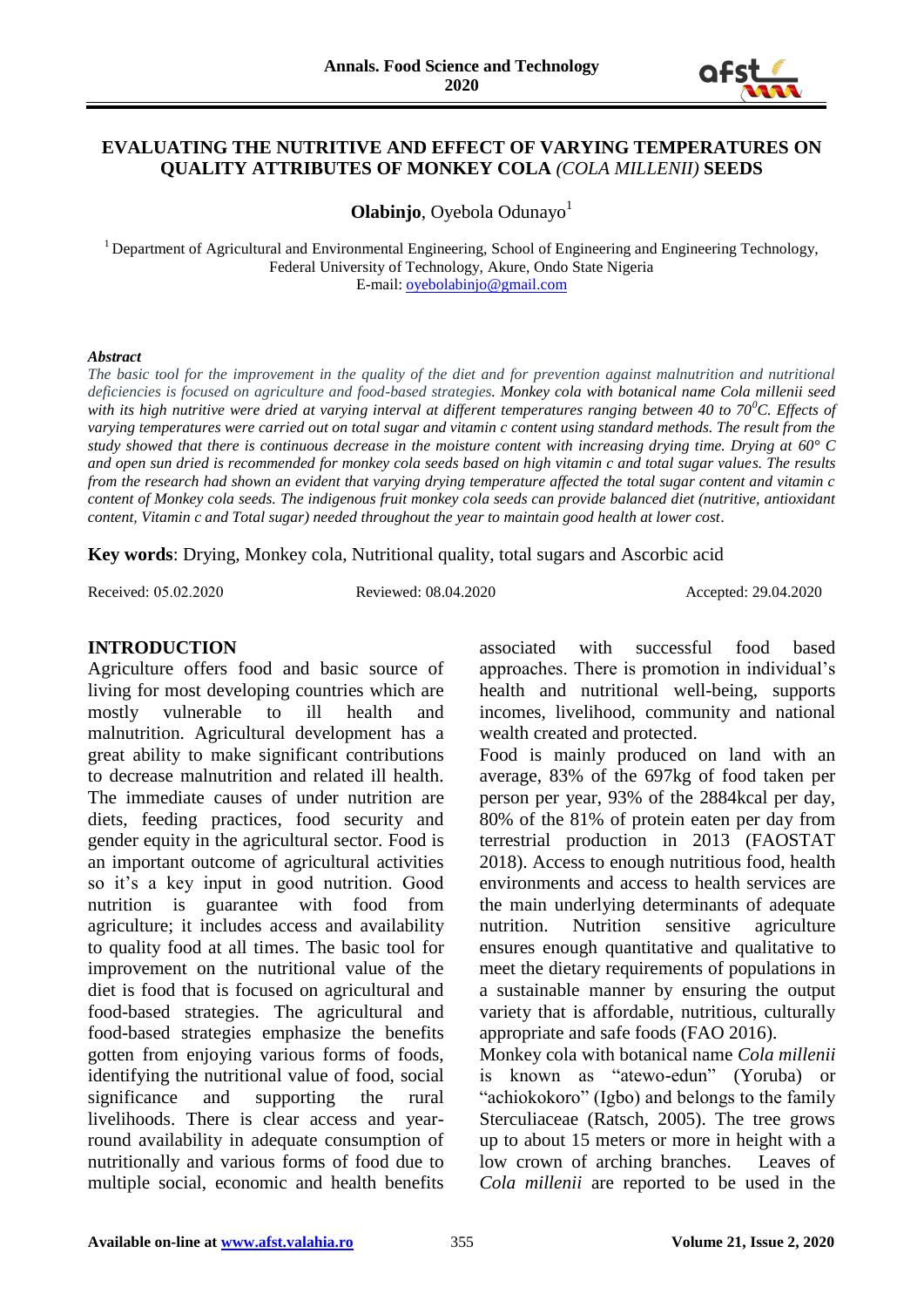

treatment of ring worm, scabies, gonorrhea, dysentery and ophthalmic conditions (Odugbemi, 2006). The fruit is bright red in a stellate clustern covered with a felted fibrous coal and has an edible kernel/seed (Orisakeye and Ojo, 2013). The phytochemical, proximate, mineral element compositions and antioxidant effects of leaves have been reported (Adeniyi *et al.*, 2004; Ibironke *et al.*, 2013; Orisakeye and Ojo, 2013).

Food loss is the diminish in edible food during production, postharvest, and processing, whereas food disposed by consumers is regarded as food waste (FAO 2011). Food loss is the reduction in quantity or quality of save and nutritious food available, accessible and affordable for immediate human consumption. Food loss can include loss in nutritional value, economic value and food safety. Food waste is a subset of food loss and refers to discarding or making another alternative use of safe and nutritious food at any point along food supply chains. Food loss can take place at primary production level and at post-harvest (handling and storage), processing, distribution and is embedded in the broader concept of sustainable food systems such as agricultural, livestock, forestry and food supply chains.

Food safety refers to the sureness that food will not cause damage to the consumer when it is prepared and/or eaten according to its intended use. Safe food is free from hazards  $-$  i.e. any biological, chemical or physical agent in food with the potential of jeopardize health. A great effect of food insecurity is undernourishment leading to malnutrition or nutrient deficiencies, excesses, or imbalances in food nutrients. As defined by FAO *et al.*, (2018), undernourishment exists when an individual's common food intake is inadequate to provide the amount of dietary energy required to maintain a normal, active, healthy life. The precondition for good nutrition is that a diversity of foods is available and affordable for all individuals at all times. however, the global food system is presently not meeting global requirements for the production of adequate amounts of nutritious foods necessary for healthy diets. Diversification and

sustainable intensification of food production have the potential to improve the availability, affordability, stability and consumption of diverse foods and to promote healthy, nutritional and sustainable diets for all, while simultaneously increasing climate resilience A balanced diet is needed throughout the year to maintain good health and nutrition.

Post-harvest handling, processing and storage contribute to: maintaining a secure supply of food (and thus of nutrients) throughout the year; preserving the quality of harvested raw material as it moves along the food supply chain from the producer to the market; reducing losses; and making fresh produce available in local markets as well as in distant locations. Vitamin C and total sugar are much more sensitive to various modes of degradation in food processing and subsequent storage.

# **MATERIALS AND METHODS**

## **2.1 Materials. Monkey Cola**

The sample of Monkey Cola (*Cola Parchycarpa*) studied was obtained from its tree in a forest located in Ipetu Ile, Obokun local government, Osun state. The good and healthy fruits were sorted and treated from the contaminated ones and the pod of the fruits was separated from the seeds for further experiments. The seed gotten from the separation was naturally fermented for 2-3 days using banana leaves as the anti-oxidizing and fermentation agent. 100 g of the fermented seed and 50 g of the separated fruit pod were weighed into several separate cans and labelled for thin layer drying experiments

# **2.2 Methods**

**2.2.1 Determination of Nutritional Composition and Total phenolic content of fresh monkey cola seeds** 

### **a Nutritional/Proximate analysis**

Proximate analysis is the determination of the different macronutrients. The Proximate parameters analyzed were; moisture content, ash, crude fiber, crude protein crude fat, and carbohydrate. The experiment was carried out in quadruplicate on each of mixes using standard methods. Ash, protein, fat, and crude fiber were determined according to the AOAC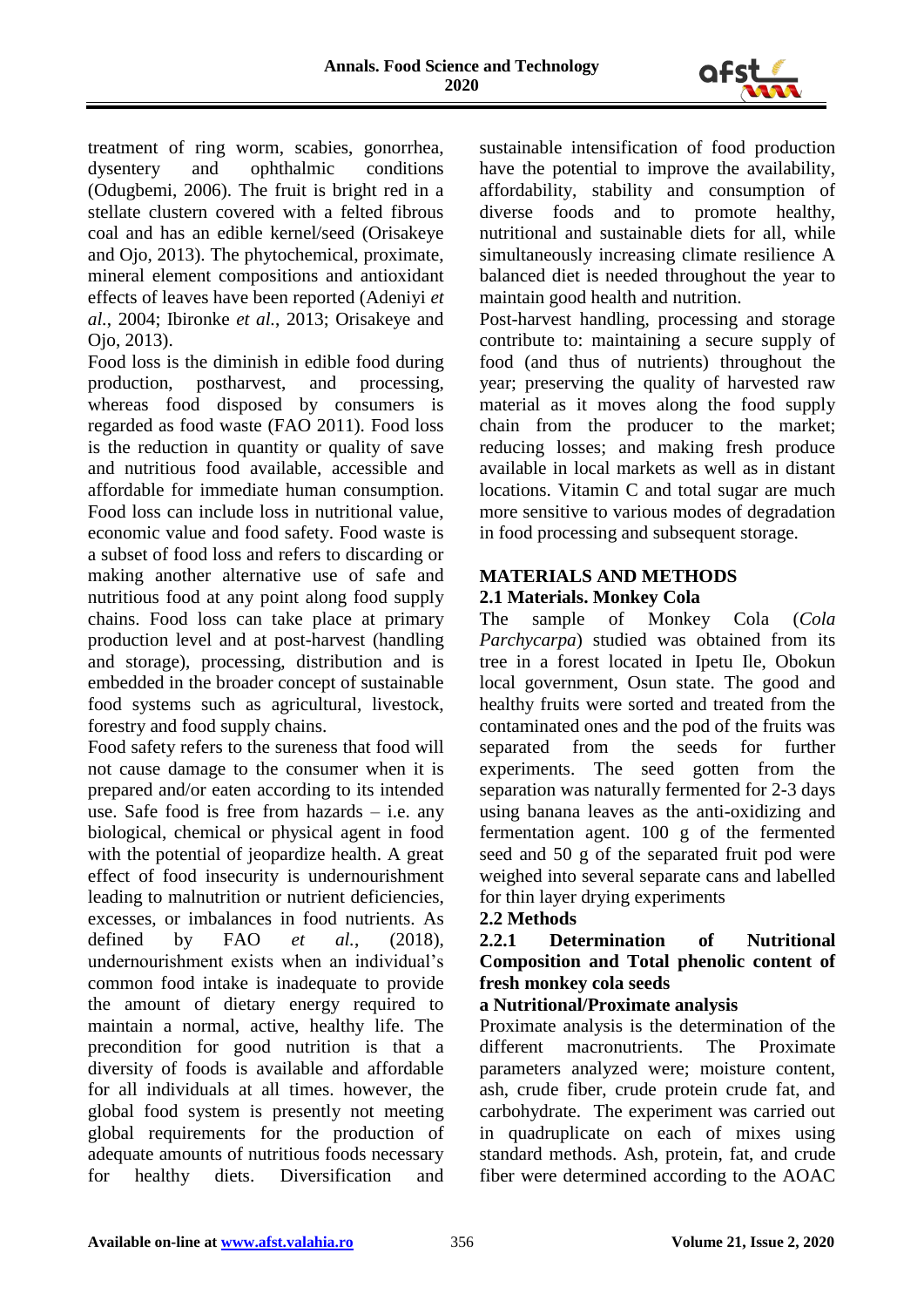

(Association of Official Analytical Chemists) (2011) method.

Carbohydrate content was determined by difference method. The sum of percentage moisture, ash, protein, fat, and crude fiber was subtracted from 100 (equation 1).

Percentage  $%$ ) carbohydrate = 100 –  $%$  moisture

 $+$  % ash  $+$  % protein  $+$  % fat  $+$  crude fiber). 1

# **b. Total phenolic compounds**

Total phenolic compounds or Folin-Ciocalteau reagent reducing substances method: Folin-Ciocalteau reagent and sodium carbonate were added to water-diluted extract, and after 2h in the dark at room temperature, the absorbance of samples and standard curve was read at 725 nm. Gallic acid was used as standard and results were expressed as Gallic acid equivalents (mg GAE) (Batista *et al*., 2016).

## c. **Determination of moisture content**

The moisture content of the seeds was determined by using the hot air (oven) method set at  $103 \pm 2$  °C for 72 hours. Four samples were heated in the oven until constant weight was reached using ASABE S352. standard and applied by Okoro and Osunde, (2013); Abodenyi, *et al.,* (2015); Oloyede, *et al*., (2015): Oniya, *et al*., (2016) for monkey cola seeds. The experiment was replicated and the average weight recorded. The moisture content was evaluated using Equation 2.

$$
M.C_{(w.b)} = \frac{M_{b-M_a}}{M_{b-M_c}} \times 100\%
$$
 (2)

where:

 $MC<sub>wb</sub>$  is moisture content (% wet basis),

 $M_b$  is the weight of moisture can plus sample weight before oven-drying (g),

 $M<sub>a</sub>$ <sub>is</sub> the weight of moisture can plus sample weight after oven-drying (g) and

 $M_c$  is weights of moisture can (g).

# **2.2.2 Drying**

Thin layer drying experiments were conducted at varying degrees of temperature ranging from 35, 40, 45, 50, 60-70°C using electrical laboratory ovens and at normal atmospheric temperature using the natural solar drying system (open sun drying). The weight of each sample were checked during drying using the weighing scale at each interval of 1 hour until they were dried to the temperature degree variation of  $\pm 1$ °C for 1g of weighed samples, where there's no moisture content present in the samples.

#### **a. Determination of Ascorbic Acid (vitamin C) Contents of monkey cola seeds**

Thirty grams of the sample blended with reasonable amount of 0.4% oxalic acid. (4g/liter) and filtered by What man (No.1) filter paper. The ample volume completed to 250 ml with 0.4 oxalic acid. Twenty ml of filtrate pipetted into a conical flask and titrated with a known strength 2-6-dichlorophenol indophenol until a faint pink color appeared. The dye strength determined by taking 5 ml oxalic acid 10%(50mg/00ml) and added to a standard ascorbic acid (0.05/250ml) oxalic acid 10% titrated with 2-6-dichloerophenol indophenol (0.2g/500ml) till faint pink color expressed in mg/100g (AOAC, 2005).

### **b. Total sugar of dried sample monkey cola seeds**

Determination of Total Sugars Technique described by A.O.A.C was used for the determination of total sugar (AOAC. 2005; Monday *et al*., 2017).

# **RESULTS AND DISCUSSION**

### **3.1 Nutrient composition of fresh Monkey cola seeds**

The nutritive composition of fresh Monkey cola seeds using proximate analysis are as follows

**a.** Crude Fiber: - The fresh seeds of Monkey cola fruit contained crude fiber value of 11.31% which is higher when compared to pawpaw (0.69%), banana (0.51 %), Pomelo (0.60 %), and Tamarind (1.84%) as reported by Untalan *et al.,* (2015). The fresh seeds of Monkey cola contained crude fiber value of 11.31% which is lower when compared to pawpaw seeds  $(14.02 \pm 0.2\%)$ , Bitter melon seeds  $(12.00 \pm 0.20\%)$ , guava seeds  $(12.00 \pm 0.20\%)$  $\pm 0.20\%$ ), and Cherry seeds (10.00  $\pm 0.00\%$ ) as reported by Mathew *et al.,* 2014. Fibers purified the digestive tract by removing potential carcinogens from the body and aid the stoppage or absorption of excess cholesterol. Adequate intake of dietary fiber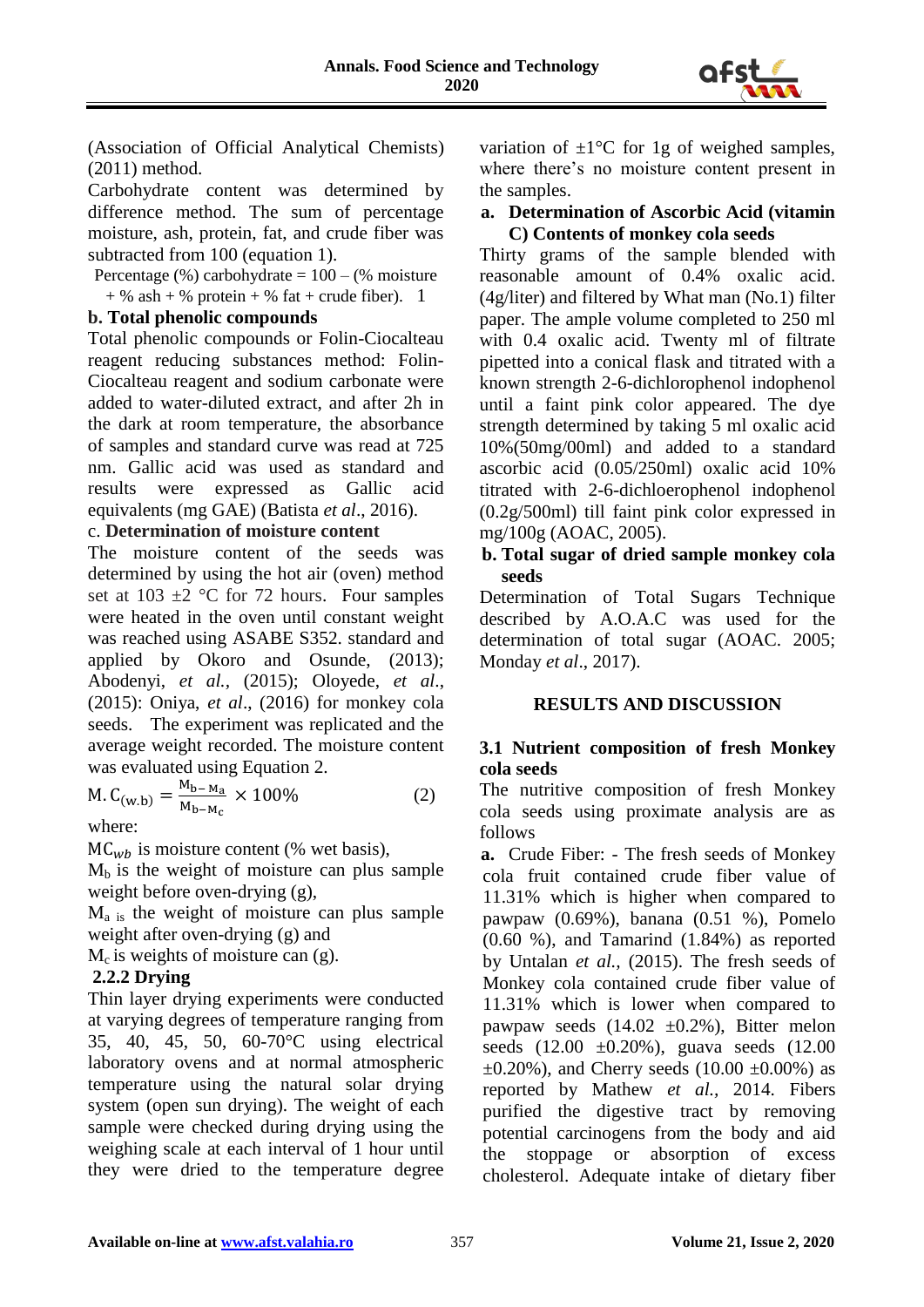

can lower the serum cholesterol level, risk of coronary heart disease, hypertension, constipation, diabetes, colon and breast cancer (Ishida *et al.*, 2000).

**b.** Ash Content: The ash content of monkey cola seed recorded was about 1.150%. It was higher than the ash content of apple juice (0.30%)as reported by (Ekanem and Ekanem, 2019); papaya (0.55); pomelo (0.43%) and lower than the value of ash content of banana (1.70%); and tamarind as reported by Untalan *et al*., (2015). The ash content was taken as a rough measure of the mineral contents of the food material (Anwar *et al.*, 2008).

**c.** Protein content: Fresh Monkey cola seeds have a value of 4.42%. The value of protein in this research is higher than protein content of banana (1.62%), papaya (1.47%), pomelo (1.04%) and lower than tamarind (4.68%) as reported by Untalan *et al*., 2015. In Nigeria, Plant proteins are a major source of food nutrient especially for the less privileged population. Proteins are one of the macromolecule and substitute for energy when other energy sources are in short supply. They are building block units and food protein is needed to make life sustaining hormones, important brain chemicals, antibodies, digestive enzymes, and necessary elements for the manufacture of DNA. Monkey cola seeds can be a source of protein for human beings.

**d.** Fat Content: Fats play a critical role in sustaining health skin and hair, insulating body organs against shock, regulating body temperature and promoting health cell function. It is also indispensable in diets as they increase the pleasant taste of food by absorbing and retaining their flavours (Omotoso, 2006). Monkey cola seed had a crude fat value of 1.45% the value is higher than crude fat of apple juice as reported by Ekanem and Ekanem (2019). The crude fat of Monkey cola contributes to the energy value and could be source of oil.

**e.** Carbohydrate Content; The carbohydrate constitutes a major class of naturally occur organic compound which is essential for maintenance of both plant and animals. The

carbohydrate content of Monkey cola seeds had 26.81% and was lower than value of apple juice (11.79%) as reported by Ekanem and Ekanem (2019). Carbohydrates are crucial for the maintenance of life in living organisms and also source of raw materials for many industries (Ebun-Oluwa and Alade, 2007). Carbohydrates from plants are one of the three major energy sources in food, along with protein and fat.

## **Total phenolic contents (TPC) of fresh Monkey cola seeds**

Total phenolic compounds have a broad spectrum of health benefits such as antibacterial, anti-mutagenic and antiinflammatory, antioxidant activity and minimize oxidative stress as reported by Celep and Rastmanesh (2013). The TPC value of fresh Monkey cola seeds recorded in this study was 14.148mg/100g which was lower than TPC value of mango  $(80.40 \pm 0.36 \text{ mg})$ GAE/100 mL) and higher than Fresh pomegranate juice had the lowest TPC (13.38  $\pm$ 0.42 mg GAE/100 mL) as reported by Khaw *et al*., (2016). Previous research studies reported that oxidative stress in human body resulted from excessive free radicals which was associated with high risk of non-communicable diseases (NCD) (Alfadda and Sallam 2012; Durackova 2010; Gupta *et al.,* 2014). The Total Phenolic content is responsible for antioxidant capacity of plants as reported by Bahramikia *et al*., 2009; Sahreen *et al.,* 2010; Barros *et al.,* 2012).

# **3.2 Moisture content**

The initial moisture content of the fresh sample of the seeds was determined by oven drying method (AOAC, 2010). The moisture content in wet basis was calculated and its results tabulated in Table 1.

| Table 1. The initial moisture content of sour |  |
|-----------------------------------------------|--|
| sop leaves in triplicate                      |  |

| <b>Initial Mass</b> | 10.00 | 10.06 | 10.10 |
|---------------------|-------|-------|-------|
| <b>Final Mass</b>   | 4.45  | 4.49  | 4.58  |
| <b>MCwb</b>         | 55.50 | 55.70 | 55.20 |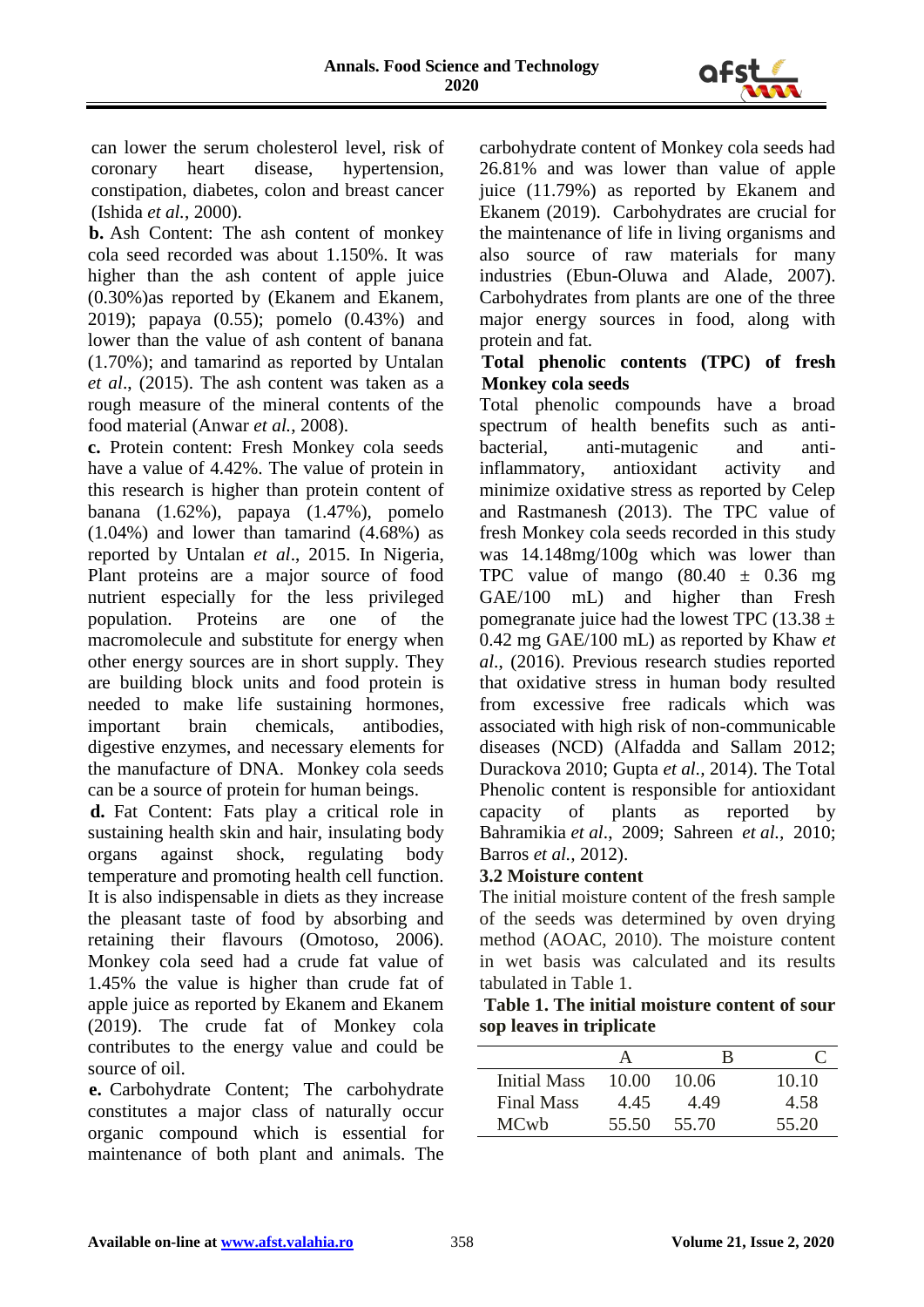

The Moisture content of the Monkey cola seed was observed to range from 55.20 to 55.70% wet basis.

## **a. Drying curve of monkey cola**

The drying curves for thin layer drying of Monkey Cola (*Cola Parchycarpa*) under various temperature conditions in oven and open are shown in Figure 1. The monkey kola seed were dried at varying interval at different temperature of 40, 50, 60, 65 and  $70^0C$ respectively to reach constant mass, the curve showed that the moisture content decreased continuously with increasing drying time.

### **b. Effect of temperature on Vitamin c of Monkey cola seeds**

Vitamin C is also used as an index of the nutrient quality for fruit and vegetable products. Vitamin C content of the dried Monkey cola ranges from 1.108 to 2.229mg/100g. The fresh Monkey cola seeds had vitamin c value of 1.273mg/100g, the highest value of 2.229mg/100g was recorded with seeds dried at 60° C followed by open sun dried with value of 2.063mg/100g and least recorded by oven dried at 50° C with value of 1.108mg/100g. Ascorbate content of Monkey cola seeds is lower than Strawberry and Fragaria species, ranging from 10 to 80 mg/100 g as reported by Cruz-Rus *et al*., 2011; Mezzetti *et al.,* 2016 and apple juice of 22.15mg/100g reported by Ekanem and Ekanem (2019). It is generally recognized that a diet rich in ascorbate has various health benefits (Wintergerst *et a*l., 2006; Reczek and Chandel, 2015; Carr and Maggini, 2017; van Gorkom *et al*., 2018). Vitamin C (ascorbic acid) is requisite, for the biosynthesis of collagen, carnitine and catecholamines. Insufficiency of vitamin C in the diet causes the disease called scurvy, which is prevented by as little as 10 mg/day of vitamin C. There is no technological evidence that large amounts of vitamin C are harmful or exert severe adverse health effects (Bendich, 1997; Johnson. 1999). Most fruits and vegetables contain vitamin C, which can be reduced by application of heat. Drying monkey cola seed at 60° C increase the vitamin C value and it can be source of vitamin c.

L-Ascorbic Acid (L-threo-hex-2-enono-1, 4 lactone, ascorbate), also called vitamin C, is a vital antioxidant molecule common in plant and animal metabolism and also as a cofactor in many enzymes. It has been established by the European Food Safety Authority (EFSA Panel on Dietetic Products and Nutrition and Allergies [NDA], 2013) that an Average Requirement (AR) of 90 mg/day for men and 80 mg/day for women, and a Population Reference Intake (PRI) of 110 mg/day for men and 95 mg/day for women of vitamin c. Throughout evolution, lots of animals had lost the potential to synthesize ascorbic acid (ascorbate, vitamin C), an essential molecule in the physiology of animals and plants. Thus, vitamin C must be gotten through the diet. Furthermore, ascorbate has been used as a treatment against different types of cancer through different ways such as increasing TET's activity, inducing oxidative stress in cancer cells or enhancing the activity of various chemical treatments (Ko *et al*., 2015; Yun *et al*., 2015; Agathocleous *et al.,* 2017; Cimmino *et al.,* 2017; Shenoy *et al*., 2017; Lu *et al.,* 2018; Miura *et al.,* 2018). The result of the vitamin c showed an increase in the value for the entire dried sample except the dried seeds at 50°C with decrease in value as shown in Figure 2. Drying at 60° C and open sun dried is recommended for monkey cola seeds based on high vitamin c value.

#### **a. Effect of temperature on Total sugar of Monkey cola seeds**

Sugars are one of the vital constituents of fruit products and are essential factor for the flavor of the food products and act as a natural food preservative (Pavlova *et al.,* 2013). The initial total sugars content of monkey cola seeds 2.602mg/g decreased by 98.6% and 91.11% after drying at 65 °C and sun drying, respectively. The losses in sugars calculated in this study recorded highest and lowest with oven dried at 65 °C and sun drying respectively. From the results shown in Figure 3 it is evident that drying temperature affected the total sugar content of Monkey cola seeds.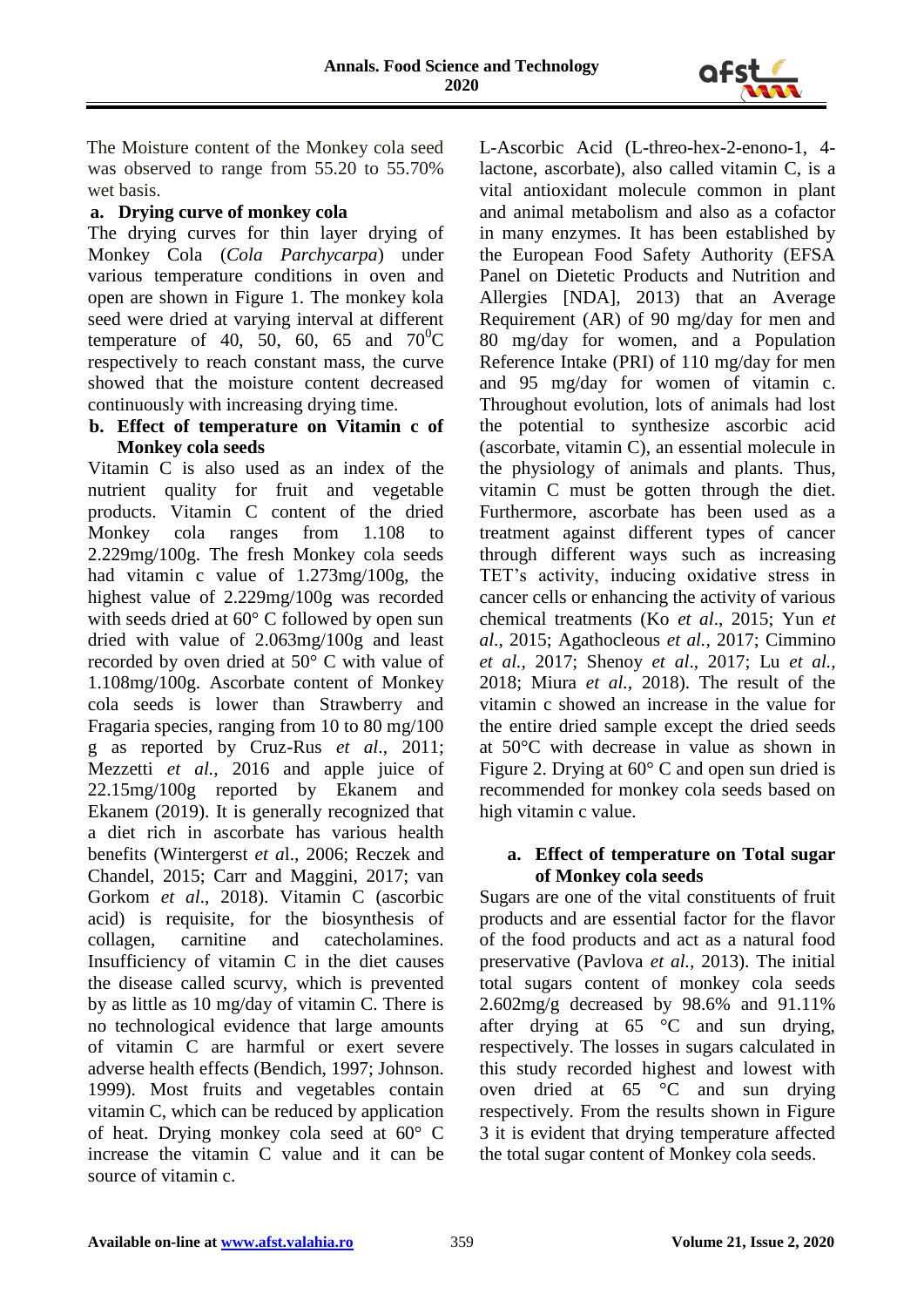



Figure 1. Variation of moisture content (%wb) of monkey cola seed with drying time (hours) for oven and open sun drying methods.



**Figure 2.** Vitamin C content of dried Monkey cola seeds using oven and open sun drying methods.



**Figure 3.** Total sugar content of dried Monkey cola seeds using oven and open sun drying methods.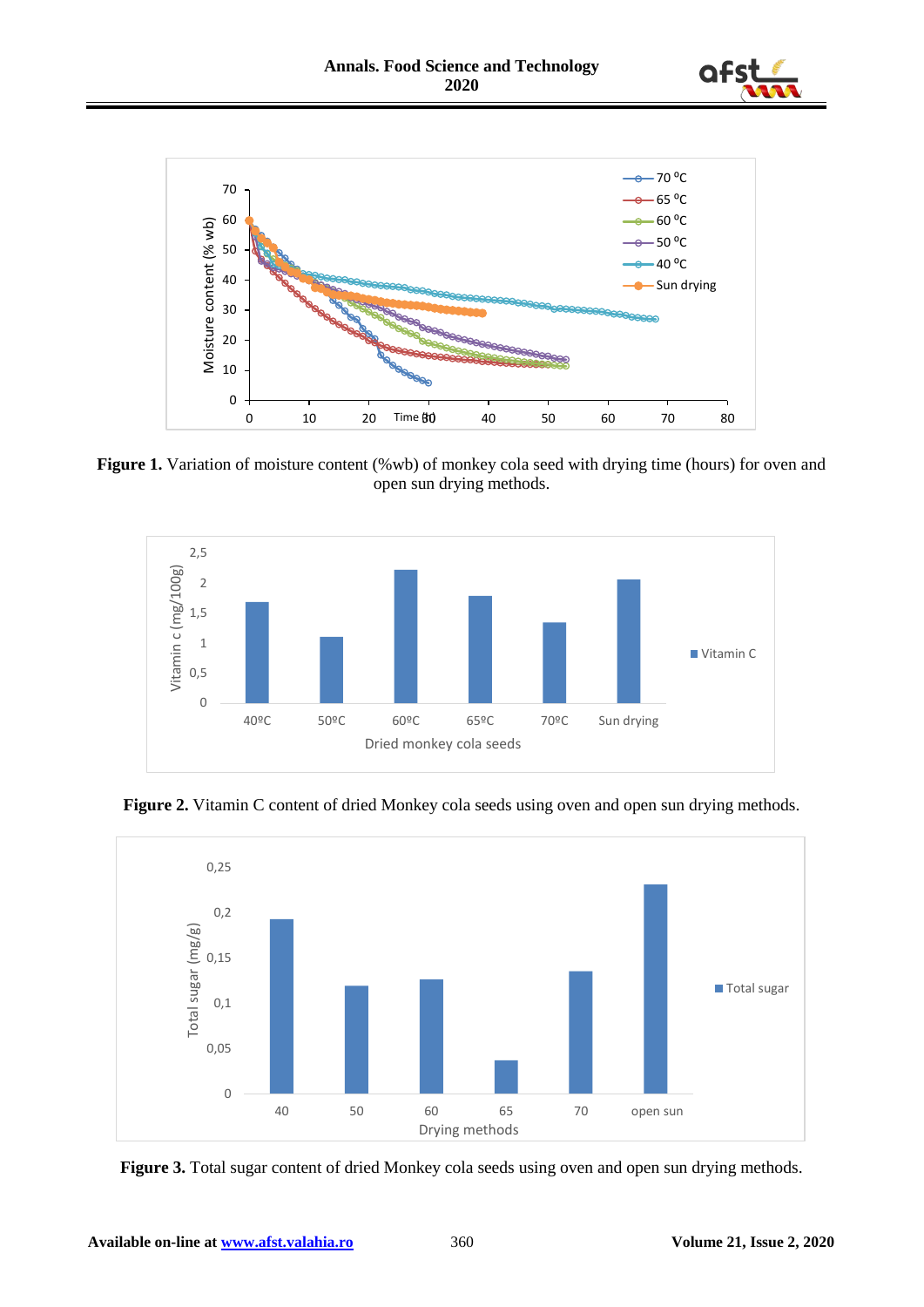

#### **CONCLUSION**

The nutritive content of fresh seeds Monkey cola fruit contained high crude fiber value than most common fruits. The monkey kola seed were dried at varying interval at different temperatures ranging between 40 to  $70^0C$  and showed that the moisture content decreased continuously with increasing drying time. Drying at  $60^{\circ}$  C and open sun dried is recommended for monkey cola seeds based on high vitamin c and total sugar values. The results from the research had shown an evident that varying drying temperature affected the total sugar content and vitamin c content of Monkey cola seeds. The indigenous fruit monkey cola seeds can provide balanced diet (nutritive, antioxidant content, Vitamin c and Total sugar) needed throughout the year to maintain good health at lower cost.

#### **REFERENCES**

- [1] Abodenyi, V. A., Obetta, S. E., and Kaankuka, T. P., (2015). An Assessment of the Role of Moisture Content on the Physical and Economic Properties of Breadfruit Seed (*Artocarpusaltilis)*. *Journal of Engineering Research and Technology (JETR)* 5  $(2): 13 - 25.$
- [2] Adenyi, B. A., Groove, M. J., and Gangaharan, P. R. T., (2004). In vitro antimyco bacteria activities of three species of cola plant extracts (sterculiacea). *Phytotherapy Research*. 18(5): 414-418.
- [3] Agathocleous, M., Meacham, C. E., Burgess, R. J., Piskounova, E., Zhao, Z., and Crane, G. M., (2017). Ascorbate regulates haematopoietic stem cell function and leukaemogenesis. *Nature* 549, 476– 481. doi: 10.1038/nature23876.
- [4] Alfadda, A.A. and Sallam, R.M. (2012). Reactive oxygen species in health and disease (Review Article). *Journal of Biomedicine and Biotechnology*: Article ID. 936486.
- [5] Antia, B. S., Akpan, E. J., Okon, P. A., and Umoren, I. U., (2006). Nutritive and Anti-Nutritive Evaluation of Sweet Potatoes (*Ipomoea batatas*) Leaves.*Pak. J. Nutr*. 5: 166-168.
- [6] Anwar, F., Rehana, N., Bhange,r M. I., Ashfat, S., Farah, N. T., and Felix, A., (2008). Physicochemical characteristic of citrus seeds as seed oils from Pakistan*. Journal of American oil chemists society, 7*(2): 112-119.
- [7] AOAC (Association of Official Analytical Chemists) (2011). *Official method of analysis* (20th edn). Washington, DC, USA.
- [8] AOAC. 2005. Official Methods of Analysis of AOAC International. 18th Edn., AOAC

International, Gaithersburg, MD., USA., ISBN-13: 978- 0935584752.

- [9] Bahramikia, S.; Ardestani, A. and Yazdanparast, R. (2009). Protective effect of four Iranian medicinal plants against free radical-mediated protein oxidation. *Food Chemistry, Barking*, 73, 1; 37-42.
- [10]Barros, H. R. M.; Ferreira, T. A. P. C. and Genovese, M. I. (2012). Antioxidant capacity and mineral content of pulp and peel from commercial cultivars of citrus from Brazil. *Food Chemistry, Barking,* 134, 4; 1892-1898.
- [11]Batista, Â. G., Ferrari, A. S., da Cunha, D. C., da Silva, J. K., Cazarin, C. B. B., Correa, L. C. (2016). Polyphenols, antioxidants, and antimutagenic effects of Copaifera langsdorffii fruit. *Food Chemistry*, 197, 1153-1159.
- [12] Bendich A. (1997). Vitamin C safety in humans. In: Packer L, Fuchs J.(eds) Vitamin C in Health and Disease. New York, NY: MarcelDekker, 367–379.
- [13]Carr, A. C., and Maggini, S. (2017). Vitamin C and immune function. *Nutrients* 9:1211. doi: 10.3390/nu9111211.
- [14] Celep, G.S. and Rastmanesh, R. (2013). Polyphenol consumption and metabolic diseases. *Journal of Nutrition Disorders and Therapy* 3: 1-2.
- [15]Cimmino, L., Dolgalev, I., Wang, Y., Yoshimi, A., Martin, G. H., and Wang, J., (2017). Restoration of TET2 function blocks aberrant self-renewal and leukemia progression. *Cell* 170, 1079.e–1095. e. doi: 10.1016/j.cell.2017.07.032.
- [16]Cruz-Rus, E., Amaya, I., Sánchez-Sevilla, J. F., Botella, M. A., and Valpuesta, V. (2011). Regulation of L-ascorbic acid content in strawberry fruits. *J. Exp. Bot*. 62, 4191–4201. doi: 10.1093/jxb/err122.
- [17]Durackova, Z. (2010). Some current insights into oxidative stress. *Physiology Research* 59(4): 459- 469.
- [18]Ebun-Oluwa, P. O., and Alade, A. S., (2007). Nutritional potential of Belandiern Nettle spurge Jatropha cathatica seed. *Pak. J. Nutr*. 6: 345-348.
- [19]EFSA Panel on Dietetic Products and Nutrition and Allergies [NDA] (2013). Scientific opinion on dietary reference values for vitamin C*. EFSA J*. 11:3418. doi: 10.2903/j.efsa.2013.3418.
- [20]Ekanem, J. O, and Ekanem O. O. (2019). Proximate analysis and sensory evaluation of freshly produced apple fruit juice stored at different temperatures and treated with natural and artificial preservatives. *Global Journal of Pure and Applied Sciences*,25: 31-37. [https://dx.doi.org/10.4314/gjpas.v25i1.5.](https://dx.doi.org/10.4314/gjpas.v25i1.5)
- [21]FAO, (2011). Global Food Losses and Food Waste: Extent, Causes and Prevention. Food and Agriculture Organization of the United Nations, Rome, Italy, 37 pp.
- [22]FAO, (2016). influencing food environments for healthy diets. Summary www.fao.org/documents/card/en/c/5ae63536-6fa1- 43df-82fc-47066fffbc71/•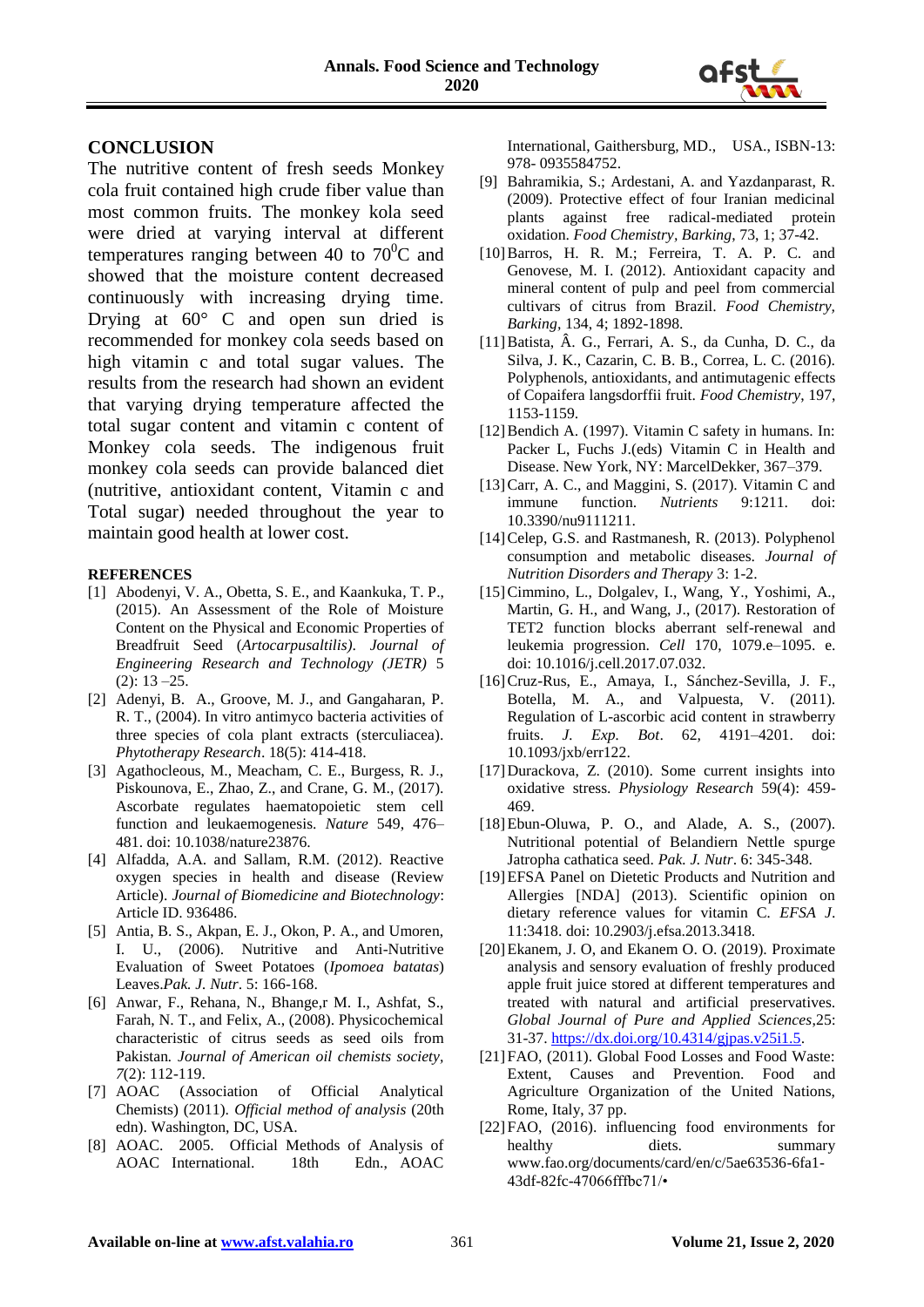

- [23]FAO, (2018). Gender and Food Loss in Sustainable Food Value Chains: A Guiding Note. Food and Agriculture Organization of the United Nations, Rome, Italy, 1–56 pp
- [24]FAOSTAT, (2018). Food and Agriculture Organization Corporate Statistical Database. [www.fao.org/faostat/en/#home.](http://www.fao.org/faostat/en/#home)
- [25]Gupta, R.K., Patel, A.K., Shah, N., Chaudhary, A.K., Jha, U.K., Yadav, U.C., Gupta, P.K. and Pakuwal, U. (2014). Oxidative stress and antioxidants in disease and cancer: a review. *Asian Pacific Journal of Cancer Prevention* 15(11): 4405- 4409.
- [26]Ibironke, A.A., and Olusola, O. O., (2013). Phytochemical analysis and mineral element composition of ten medicinal plant seeds from South-West Nigeria. *New York Science Journal.* 6(9): 22-28.
- [27]Ishida, H., Suzuno, H., Sugiyama, N., Innami, S., and Todokoro, T., (2000). National evaluation of chemical component of leaves stalks and stem of sweet potatoes (*Ipomea batatas poir). Food Chem.*  68: 359-367.
- [28] Johnston C.S. (1999). Biomarkers for establishing a tolerable upper intakelevel for vitamin C. *Nutr Rev;* 57: 71–77.
- [29]Khaw, Hui Wern, Hasnah Haron and Chan Boon Keng (2016). Comparison of Total Phenolic Contents (TPC) and Antioxidant Activities of Fresh Fruit Juices, Commercial 100% Fruit Juices and Fruit Drinks, *Sains Malaysiana* 45(9): 1319–1327.
- [30]Ko, M., An, J., Pastor, W. A., Koralov, S. B., Rajewsky, K., and Rao, A. (2015). TET proteins and 5-methylcytosine oxidation in hematological cancers. *Immunol. Rev*. 263, 6–21. doi: 10.1111/imr.12239.
- [31]Lu, Y. X., Wu, Q. N., Chen, D. L., Chen, L. Z., Wang, Z. X., and Ren, C., (2018). Pharmacological ascorbate suppresses growth of gastric cancer cells with GLUT1 overexpression and enhances the efficacy of oxaliplatin through redox modulation.<br> *Theranostics* 8. 1312–1326. doi: *Theranostics* 8, 1312–1326. doi: 10.7150/thno.21745.
- [32]Mathew, T. J., Ndamitso, M. M., Otori, A. A., Shaba, E. Y., Inobeme, A., and Adamu, A., (2014). Proximate and Mineral Compositions of Seeds of Some Conventional and Non- Conventional Fruits in Niger State, Nigeria. *Academic research International* 5(2): 113-119.
- [33]Mezzetti, B., Balducci, F., Capocasa, F., Zhong, C. F., Cappelletti, R., and Di Vittori, L., (2016). Breeding strawberry for higher phytochemicals content and claim it: is it possible? *Int. J. Fruit Sci.* 16, 194–206. doi: 10.1080/15538362.2016. 1250695.
- [34]Miura, K., Haraguchi, M., Ito, H., and Tai, A. (2018). Potential antitumor activity of 2-O-a-d-Glucopyranosyl-6-O-(2-Pentylheptanoyl)-l-ascorbic

acid. *Int. J. Mol. Sci.* 19: E535. doi: 10.3390/ijms19020535.

- [35]Monday, A. O., Godwin, K. A., Ambrose, E. A., and Blessing, O., (2017). Quantitative Determination of Sugars in Three Varieties of Cassava Pulp *Asian Journal of Chemical Sciences*3(3): 1-8;
- [36]Odugbemi, T. (2006). Medicinal plants by species names. In: Outlines and Pictures of Medicinal Plants from Nigeria. Published by University of Lagos Press.,85.
- [37]Okoro, C.K., and Osunde, Z.D., (2013): Physical Properties of Soursop (Annona muricata L.). *International Journal of Engineering Research and Technology*, 2: 1–4.
- [38]Oloyede, C.T., Akande, F.B., and Oniya, O.O., (2015): Moisture dependent physical properties of sour-sop (*Annona muricata* L.) seeds. *Agric Eng: CIGR Journal,* 17: 185–190.
- [39]Omotoso, O. T., (2006). Nutritional quality, functional properties and antinutrients compositions of larva of *Cirina forda* (Westwood) (Lepidoptera: atuniidae). *Journal. Zhejiang Univ. Sci. B., 7*: 51-55.
- [40]Oniya, O.O., Oloyede, C.T., Akande, F.B., Adebayo, A.O., and Onifade, T.B., (2016): Some mechanical properties of soursop seed and kernel at varying moisture content under compressive loading. *Research Journal of Applied Sciences, Engineering and Technology,* 12: 312–319.
- [41]Orisakeye, O. T, and Ojo, A. A, (2013). Antimicrobial and antioxidant evaluation of various parts of Cola millenii K. Schum plant. *African Journal of Pharmacy and Pharmacology.* 7(48): 3019-3025.
- [42]Pavlova, L., Karakashova, V. L., Stamatovska, V., Delchev, N., Necinova, L., Nakov, G., and Blazevska, T., (2013). Storage impact on the quality of raspberry and peach jams*. J Hyg. Eng. Design*  **5(1)**:25–28.
- [43] Ratsch C, (2005). The Encyclopedia of psychoactive plants: ethno pharmacology and its applications, Rochester, Vermont.
- [44] Reczek, C. R., and Chandel, N. S. (2015). Revisiting vitamin C and cancer. *Science* 350, 1317–1318. doi: 10.1126/science. aad8671.
- [45]Shenoy, N., Bhagat, T., Nieves, E., Stenson, M., Lawson, J., and Choudhary, G. S., (2017). Upregulation of TET activity with ascorbic acid induces epigenetic modulation of lymphoma cells. *Blood Cancer J*. 7:e587. doi: 10.1038/bcj.2017.65.
- [46]Untalan, M.K.C., Perez, I. F.R., Escalona, G. H. R. M.H., De Guzman, L. D., and Lumanglas, R. F. L., (2015). Proximate Analysis and Antioxidant Properties of Selected Fruits in Batangas. *Asia Pacific Journal of Multidisciplinary Research*, 3, (4) Part V, 41-45.
- [47] van Gorkom, G., Klein Wolterink, R., Van Elssen, C., Wieten, L., Germeraad, W., and Bos, G. (2018). Influence of vitamin C on lymphocytes: an